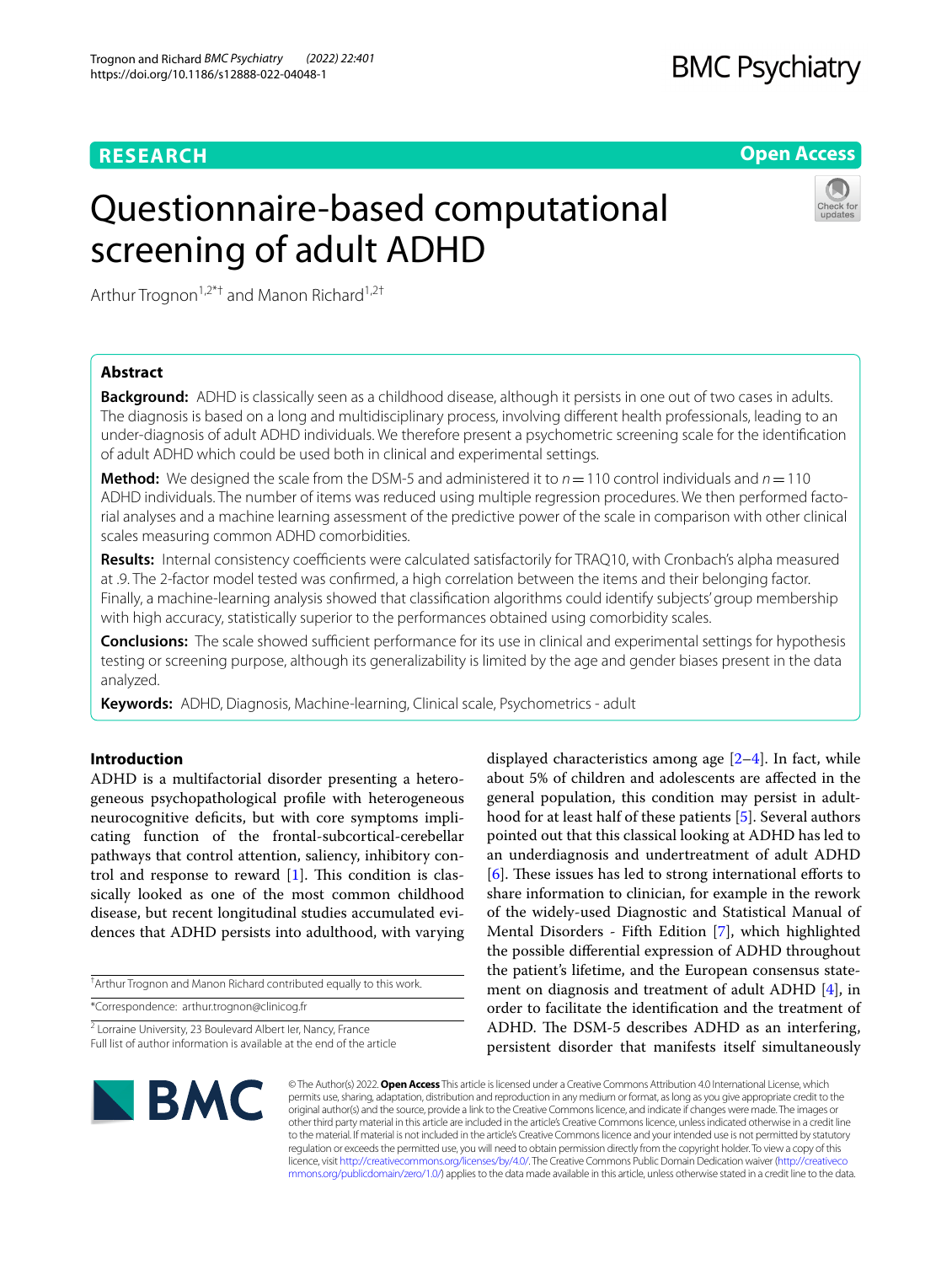on several levels (e.g., social, domestic or occupational). In adults in particular, it describes ADHD as extreme restlessness or intensity of activity that is exhausting to others; presenting simultaneously or not with rushed actions occurring at the moment without refection on their possible consequences and with a risk of causing harm to the subject, with a strong propensity for reward-based functioning, and with notable difficulties in inter-rating and making long-term decisions. He emphasizes the importance of the context in the reading of the patient's complaints and grievances, and in particular on the fact that the manifestations of the disorder must be present in more than one context, with notable variabilities according to the context of observation. However, due to the signifcant heterogeneity observed in adult ADHD, some authors have highlighted difficulties in establishing diferential diagnoses of ADHD, especially when the question of diferential diagnosis with bipolar disorder arises, where many symptoms overlap with signifcant comorbidity [[8,](#page-6-6) [9](#page-6-7)].

Actually, the recognition of the importance of diagnosing and treating ADHD is growing, as it was recently shown that there is a higher prevalence of ADHD in some clinical populations such as addictive, forensic, and personality disorder patients [[10\]](#page-6-8). In fact, in a general manner, ADHD was massively reported as a condition impairing individual interaction with his environment, increasing the risk of the occurrence of harmful events such as injuries  $[11]$  $[11]$ , traffic accidents  $[12]$  $[12]$  $[12]$ , and substance abuse [\[13](#page-7-1)], leading to increased healthcare utilization [[2\]](#page-6-1), unemployment  $[14]$  $[14]$ , and suicide  $[15]$  $[15]$ . These observations pointed out the particular importance of screening within this high-risk populations.

However, ADHD is usually diagnosed through a timeconsuming multidisciplinary evaluation process, including at least the visit to behavioral specialists such as psychologists and to mental functioning specialists such as neurologists or psychiatrists, increasing the diagnostic process duration which can extend over long periods of time. With the increasing need for screening, this led to the creation of psychometric auto-administered scales, such as the well-known Adult ADHD Self-Report Scale [[16\]](#page-7-4), which was recently updated to the DSM-5 [[17\]](#page-7-5), in order to shorten the diagnostic process. However, this work concerns a scale that has not been validated in French and thus cannot beneft to the French ADHD population and its need in terms of screening. Moreover, this instrument seems to have several related to its construction: frstly, the ASRS is constructed on the basis of a 5-point Likert scale, thus having a midpoint in its scaling and possibly subject to a neutrality bias, even if its existence is still debated [\[18](#page-7-6), [19\]](#page-7-7); in addition, the items were constructed by adapting the terminology used in the diagnostic criteria, thus minimizing the contextual efects that may emerge during their reading by reducing them to a general presentation; and fnally, the questions are presented in the form of the 2nd person plural "You", whereas it has recently been shown that stimuli carried out using the personal pronoun "I" allow for greater immersion of the subject in relation to a situational context [[20\]](#page-7-8); a measure that would seem particularly relevant in the context of ADHD and in relation to the description given in the DSM-5.

In order to meet the demands of the French ecosystems in terms of screening, we have developed an adult ADHD screening scale in 6 points built around the personal pronoun "I" and theoretically articulated around the DSM-5. Moreover, as machine-learning approaches have enabled considerable progress on a large variety of numerical problems in a wide variety of felds such as physics  $[13, 14]$  $[13, 14]$  $[13, 14]$  $[13, 14]$ , chemistry  $[15]$ , and neuroscience  $[16, 16]$  $[16, 16]$  $[16, 16]$ [17\]](#page-7-5); we decided to produce at the same time an algorithmic model based on the tool, in order to establish an automated screening model usable in adults, and allowing both to beneft the clinical ecosystems (i.e. the tool can be used to guide or validate the diagnostic intuition) and research (i.e. the tool can also perform an automated screening from a pre-trained model).

We thus generated 43 preliminary items based on the DSM-5 criteria (pTRAQ: Preliminary Trognon & Richard ADHD Questionnaire), and administered this scale to 110 ADHD subjects and 110 controls. We then statistically selected the most discriminating items in regard to the presence or absence of the subject's clinical condition in order to generate the fnal Trognon & Richard ADHD Questionnaire French 10-items (TRAQ10). We then analyzed its psychometric properties, in terms of internal consistency, as well as factor structure, under the prism of a 2-factor model accounting for the behavioral expression of cognitive symptomatology (i.e., attention and inhibition/impulsivity). Finally, we examined the predictive power of the scale using a machine-learning approach, relying on operational metrics such as sensitivity and specifcity, in comparison to other scales measuring ADHD comorbidities. We then selected three scales: the TRAQ, the target questionnaire, which was designed to evaluate behavioral traits of ADHD, as the scale we are assessing. We then selected two other scales as controls: frst, the Depression Anxiety Stress Scales 21-items [\[21](#page-7-9)], which share dimensions with ADHD construct as it was previously shown  $[22-24]$  $[22-24]$  $[22-24]$ ; then, the Scale of Adherence to the Values of the Ideal Democracy [[25](#page-7-12)]; was used as a "negative-control scale", as we thought ADHD condition should not make vary the perception of the values carried by democracy, and thus should not have link with the ADHD construct. We then performed three automated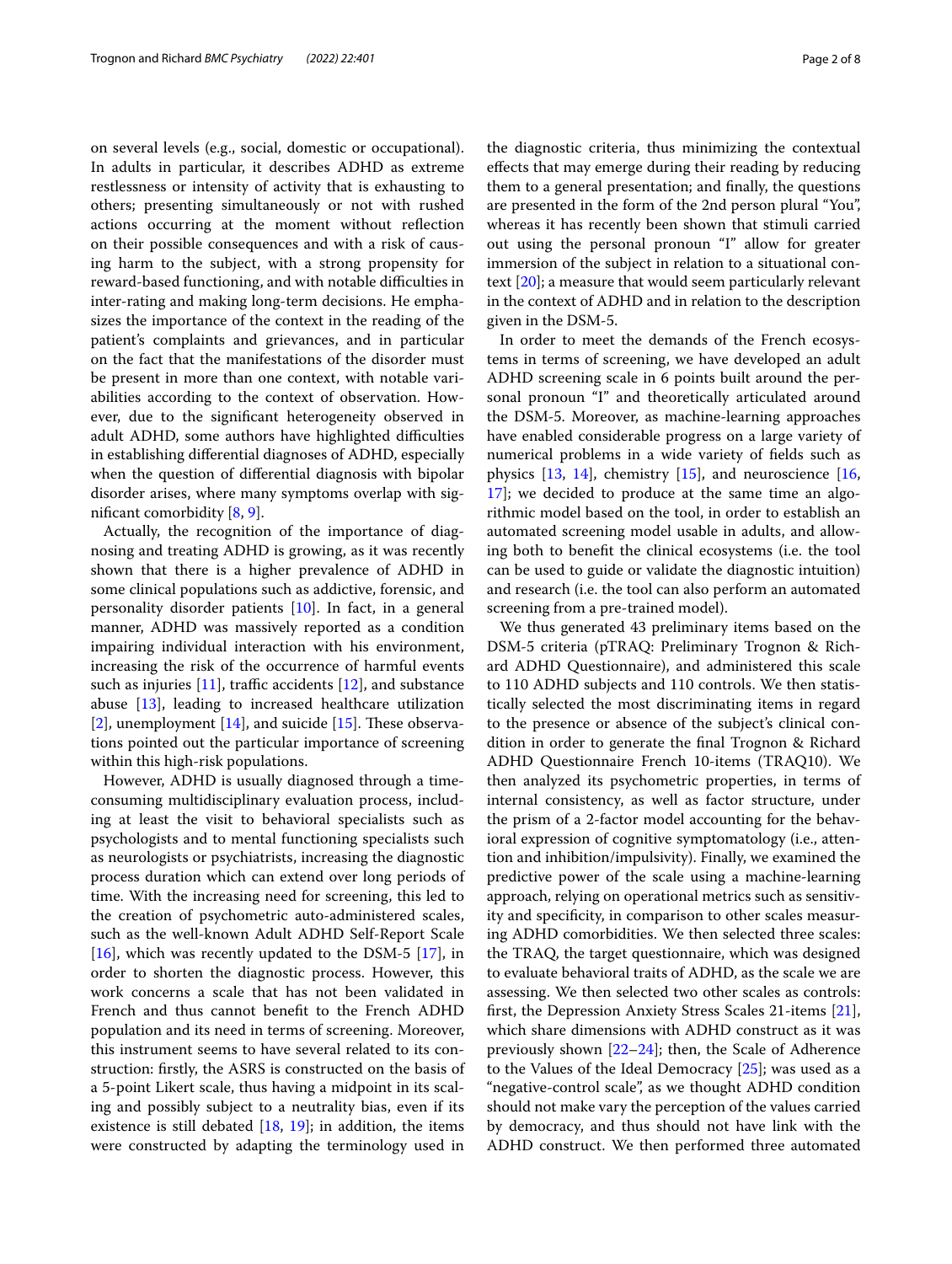classifcation of ADHD diagnosis using XGBoost Classifcation (i.e. one algorithm for each condition), and evaluated each predicting power using classifcation metrics such as sensitivity, specifcity, negative and positive predictive values; under the assumption that TRAQ10 questionnaire should have higher and statistically diferent accuracy from predictions obtained using the two others questionnaires, as this is the only one to formally measure ADHD behavioral traits.

# **Material and method**

# **Study design**

The initial questionnaire in 43-items was adapted from the DSM-5 and every item was matched to one cognitive domain afected accordingly to the behavioral expression of the symptomatology of ADHD on two domains: attention, and inhibition/impulsivity (Additional File [1](#page-6-10)). It was then computerized using the Google Form tool. Sampling was carried out randomly by distributing the questionnaire on social networks, without direct contact with the participants and on the basis of anonymous voluntary contributions. Only age, gender, socio-cultural level, diagnosis and date of completion were collected, ensuring complete anonymity for participants. The most discriminating items were selected using a stepwise backward-elimination multiple regression (Additional File [2](#page-6-11)). Then the factorial structure was tested and the norms produced (Additional File [5](#page-6-12)). Finally, three classifcation algorithms were trained to measure the diferential performance of the screener when compared to other scales measuring or not comorbidities associated with ADHD to computationally assess discriminant validity.

### **Subjects**

Two hundred and twenty not preselected adults (mean age=27.8years, SD=9.2; ADHD *n*=110; controls=110) from the general French population participated in this study through an online voluntary aleatory sampling. All questions were completed by all participants, thus, all measures were available for all subjects. The entire dataset is available in (Additional File [3](#page-6-13)).

All participants received detailed information about the study purpose and objectives, and provided online informed consent to participate in the study. All procedures were conducted in accordance with the Declaration of Helsinki and the study protocol was approved by the Institutional Review Board Commission Nationale de l'Informatique et des Libertés (registration n°2224719v0).

# **Scale development: item generation and selection**

Items were developed from the widely-used Diagnostic and Statistical Manual - Fifth Edition [[7\]](#page-6-5). For each criterion, we generated 1 to 3 items (depending on whether an item overlapped several criteria), with the objective of bringing out a personal representation on which the participant could make a judgment on the concordance or otherwise between the induced representation and the subject's subjective feelings. 43 items were thus generated for the preliminary version of the scale. We selected a 6-points Osgood-style scale, ranging from 1 "Don't look like me at all." to 6 "Looks just like me.", in order to avoid neutrality bias, even if its existence is still currently debated [[18](#page-7-6), [19\]](#page-7-7).

We then conducted a reiterative stepwise top-down regression multiple linear regression (diagnosis~item $_i$ ) in order to elucidate the factors by which the dependent variable was about to be infuenced and for selecting discriminating items to highlight the diagnosis of ADHD.

#### **Internal consistency and reliability**

Internal consistency and reliability of the remaining items was examined by Cronbach's alpha. Reasonable acceptability criterion was set to .70  $\le a \le$  .90 with exceeding lower bound meaning a low reliability, and exceeding higher bound meaning too many similar items, decreasing the scale's true reliability [[26](#page-7-13), [27\]](#page-7-14).

# **Factor structure**

In order to test our 2-factors model for TRAQ10 and assess construct validity, we conducted a confrmatory factor analysis. Generalized least squares method was performed in order to test the ft capability of the factor structure. Model ft was assessed using the following fit indices: we used the  $\chi$ 2 test statistic for absolute fit; the comparative ft index (CFI) and Tucker-Lewis Index (TLI) for fit relative to a null model  $[28, 29]$  $[28, 29]$  $[28, 29]$  $[28, 29]$ ; the Standardized Root Mean Square Residual (SRMR [\[30](#page-7-17)]) and the Root Mean Square Error of Approximation (RMSEA [[31\]](#page-7-18)) for overall ft. Accordingly to Hu & Bentler (1999) [[32\]](#page-7-19), we assumed that our 2-factors model fit well if CFI>.95; TLI>.95; RMSEA<.06 and SRMR<.08. All statistical analyses were coded in R with Lavaan library and interpreted in RStudio v1.0.143.

# **Evaluation of the scale's discriminating power**

To evaluate the scale's ability to capture the ADHD diagnosis, we chose to base our analysis on a machinelearning model. Machine-learning approach consists in training an algorithm on a subset of the whole dataset and testing the algorithm on an independent subset. Here, we used a XGBoost classifcation algorithm to assess the predictive power of the TRAQ10 participant's responses in order to diagnose and exclude ADHD diagnosis in comparison to the other scales used in this research. XGBoost is a scalable end-to-end tree boosting system which is aware about sparsity and weight quantile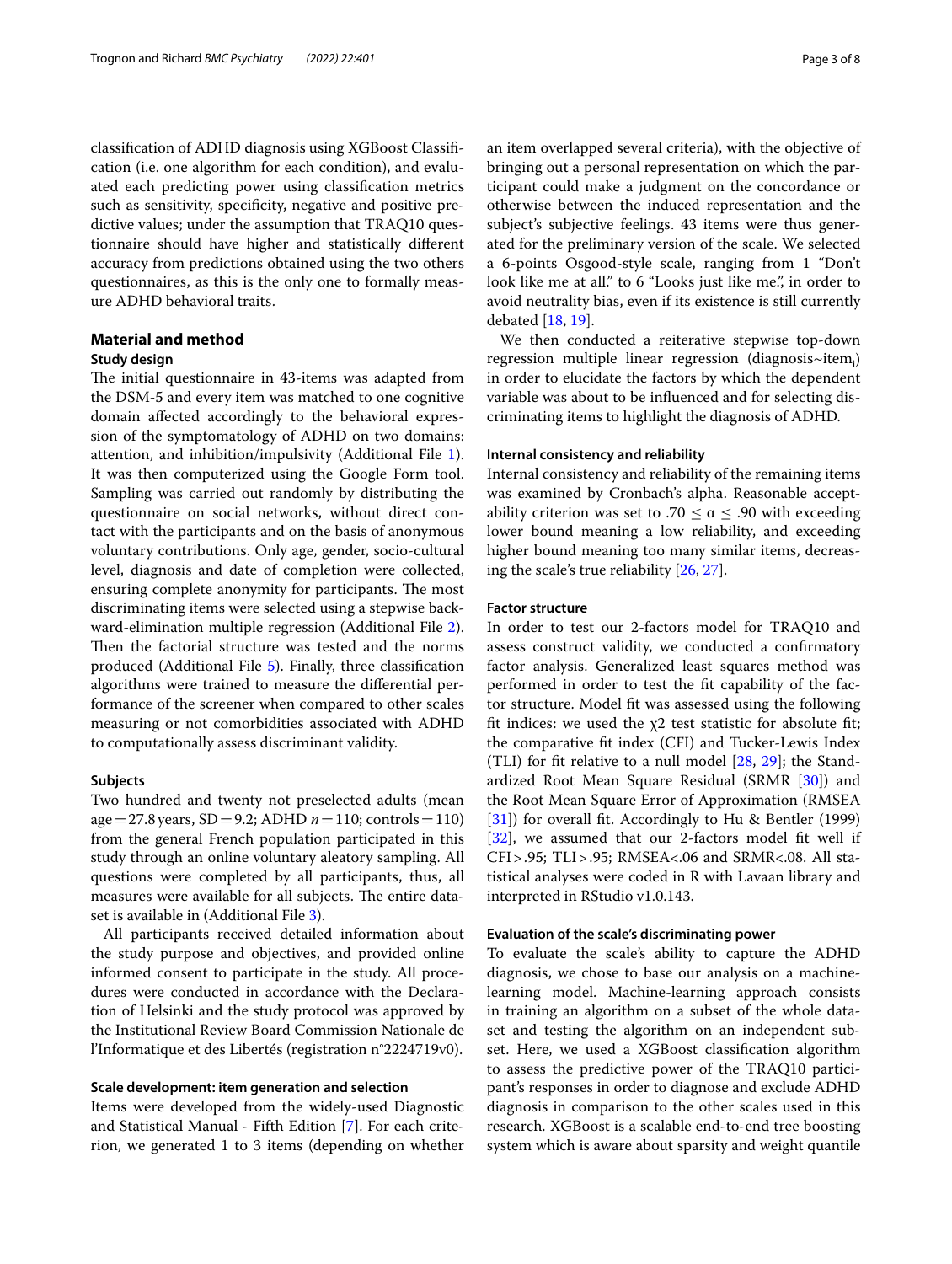sketch for approximate tree learning [[33\]](#page-7-20). In this study, we used grid search techniques to set the hyperparameters of all the classifcation algorithms, and we performed a k-Fold (with  $k=10$ ) cross validation in order to validate the model. Machine-learning algorithms were coded in Python and statistical analysis were coded in R and interpreted in RStudio v1.0.143.

After data collection, the whole dataset was split randomly to constitute an independent training set (*n*=154) and test set (*n*=66) using Sci-Kit Learn Libraries with a 70/30 ratio. For each scale (i.e. TRAQ10, DASS21, and AVDI), a XGBoost algorithm classifer was constructed based on training set data. A grid search was performed in order to optimize each classifer. We optimized the following hyperparameters: the eta (from 0.1 to 1 by step of .05); the gamma (from 0.1 to 1 by step of .005); the max depth (from 1 to 10 by step of 1); the min child weight (from 0 to 1 by step of .25), the subsample (from 0.1 to 1 by step of .01), the sampling method (two levels: uniform or gradient based), the alpha (from 0 to 1 by step of .25), the lambda (from 0 to 1 by step of .25), the refresh leaf (two level: 0 or 1), and the colsample by tree, level, and node (each from  $0.1$  to  $1$  by step of  $.0025$ ). The scoring method was set for accuracy optimization. Hyperpa-rameters settings are shown in Additional File [4](#page-6-14). Then, a 10-fold cross-validation was performed for each algorithm on the remaining test set in order to evaluate models' performances in terms of accuracy. Sensitivity and specificity values were obtained for each algorithm. The accuracy values obtained for each algorithm were then statistically compared by two-ways ANOVA test, with prediction's source (three levels: TRAQ10; DASS21; or AVDI) and accuracy metric as parameters in order to verify whether the algorithm based on the hyperactivity scale showed signifcantly better performance than those based on the other two scales (i.e. DASS and AVDI). Random state was set to 0 in all conditions.

# **Results**

### **Descriptive statistics**

Descriptive statistics of the study sample are shown in Table [1](#page-3-0) and full norms for each population expressed in centiles are available in Additional File [5](#page-6-12). Results showed that ADHD patients reported higher scores compared to controls for all dimensions.

# **Multiple linear regression**

Multiple linear regression analysis (stepwise elimination procedure) using diagnosis as the dependent variable and patients' scores on pTRAQ (project questionnaire) as independent variables (diagnosis~item $_{\rm i}$ ) revealed that ADHD makes signifcatively vary scores on  $pTRAQ_3 [\beta = .047, p = .02], pTRAQ_{11} [\beta = .065, p = .007],$ 

<span id="page-3-0"></span>

| Table 1 Descriptive statistics of the study sample |  |  |  |  |  |
|----------------------------------------------------|--|--|--|--|--|
|----------------------------------------------------|--|--|--|--|--|

| Parameter            | $ADHD (n=110)$      | Controls ( $n = 110$ ) | p-value |
|----------------------|---------------------|------------------------|---------|
| Age                  | 34.09 (±9.35)       | $21.6 (\pm 2.42)$      | < .001  |
| Men                  | 19                  | 19                     |         |
| Women                | 91                  | 91                     |         |
| Socio-cultural level | $2.56 \ (\pm 1.05)$ | $2.92 \ (\pm .68)$     | .002    |
| Attention            | $23.13 (\pm 4.26)$  | $15.09 \ (\pm 5.5)$    | < .001  |
| Impulsivity          | $23.7 (\pm 3.78)$   | $13.05 \ (\pm 5.01)$   | < .001  |
| Full scale           | 46.87 $(\pm 7.13)$  | 28.6 (±9.82)           | < .001  |

<span id="page-3-1"></span>**Table 2** Internal consistency and reliability of the TRAQ10 if an item is dropped

| <b>Project ID</b> | <b>Screener ID</b> | Reliability<br>if dropped |
|-------------------|--------------------|---------------------------|
| pTRAQ3            | TRAO1              | .89                       |
| pTRAQ11           | TRAQ2              | .89                       |
| pTRAQ41           | TRAO3              | .90                       |
| pTRAQ4            | TRAO4              | .88                       |
| pTRAQ1            | TRAQ5              | .91                       |
| pTRAQ28           | TRAQ6              | .90                       |
| pTRAQ26           | TRAQ7              | .90                       |
| pTRAQ24           | TRAQ8              | .89                       |
| pTRAQ14           | TRAQ9              | .89                       |
| pTRAQ7            | TRAQ10             | .90                       |

 $pTRAQ_{41}$  [ $\beta = .034$ ,  $p = .03$ ],  $pTRAQ_{4}$  [ $\beta = -.06$ ,  $p = .02$ ],  $pTRAQ_1$  [ $\beta$ =−.05,  $p$ =.001],  $pTRAQ_{28}$  [ $\beta$ =−.08,  $p < .001$ ], pTRAQ<sub>26</sub> [ $\beta = -.003$ ,  $p = .01$ ], pTRAQ<sub>24</sub> [*β*=.005, *p*=.008], pTRAQ14 [*β*=−.10, *p*<.001], and pTRAQ<sub>7</sub> [ $\beta$ =.003,  $p$ =.02]. Measures obtained on the 10 remaining items out of the 43 was  $[F_{(10,209)}=38.8,$  $p$  < .001, R<sup>2</sup> = .6499 and R<sup>2</sup><sub>adjusted</sub> = .6331].

#### **Internal consistency and reliability**

Results concerning internal consistency and reliability are presented in Table [2](#page-3-1). Data shown than the TRAQ10 questionnaire carry high internal consistency and reliability even when an item is dropped.

The Cronbach's alpha was measured at .9  $\left[CI_{95\%} = .89 - \right]$ .92] for the full TRAQ10 questionnaire. When each of the TRAQ10 items was removed from the analysis in order to assess robustness, Cronbach's alpha remained high (varying from .89 to .90 with mean<sub> $a$ </sub> = .89, SD = .008). All measures were above the minimum acceptable rate of .70 and was close from the maximum expected value of .9.

## **Confrmatory factor analysis**

Confrmatory factor analysis suggested a good model ft with the TRAQ10 questionnaire. Signifcant items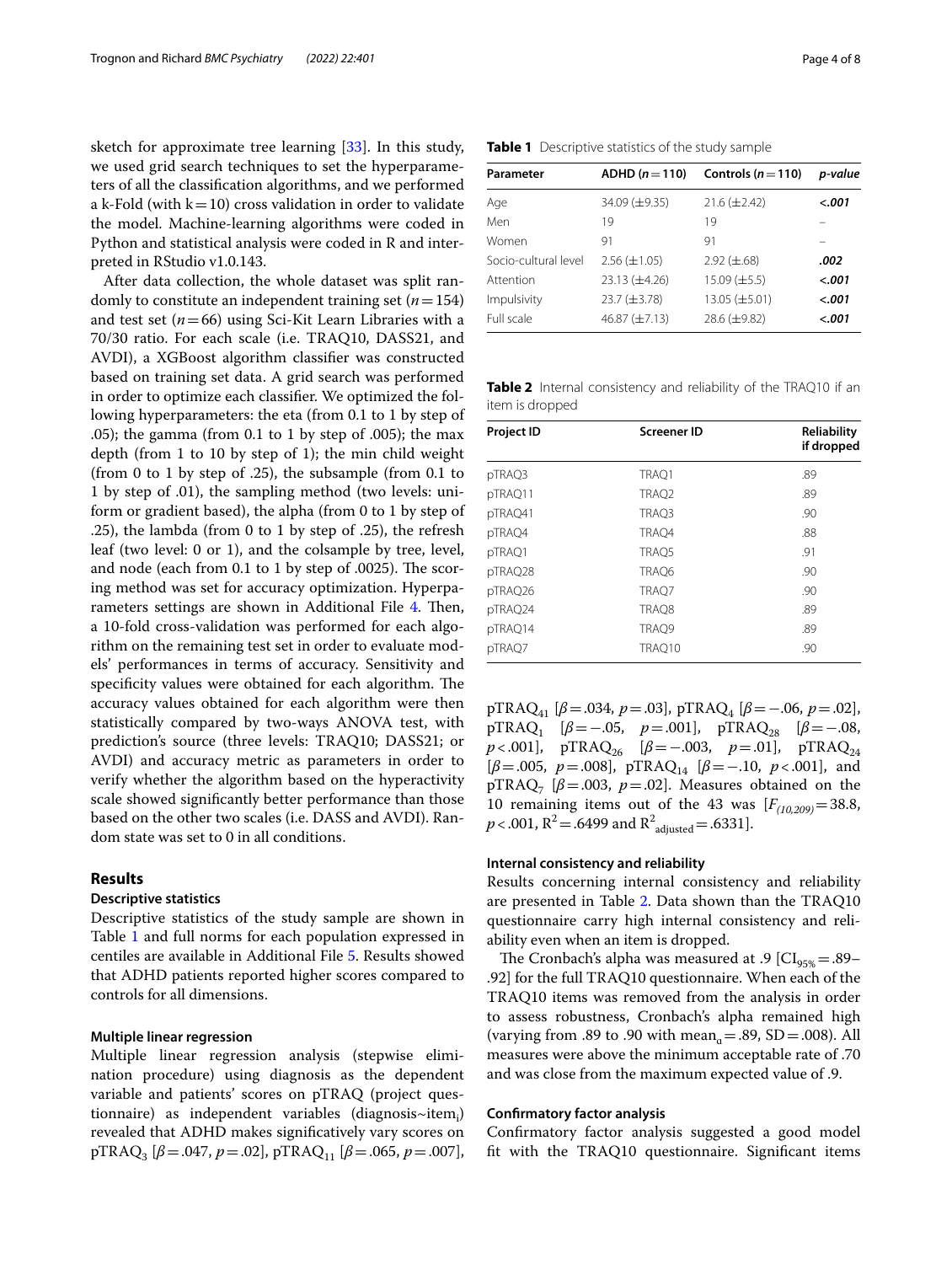selected by the multiple regression were regrouped in two factors for the two behavioral modules described in the DSM-5. Items TRAQ1;2;4;8;10 was combined in the "Attention" factor, and items TRAQ3;5;6;7;9 were combined in the "Inhibition/Impulsivity" factor. Confrmatory factor analysis suggested that the 2-factors model has an acceptable ft with the TRAQ10 questionnaire, with metrics that remains slightly below the pre-defned cut-of [*χ2(34)*=138.45, *p*<.001, CFI=.91, TLI=.88,  $RMSEA = .11, SRMR = .058$ .

Table [3](#page-4-0) shown standardized factor loadings for the TRAQ10. Analysis revealed than all of the standardized factor loading ranged from .7 to .89 for attention, and from .49 to .83 for impulsivity module. Correlation between attention and impulsivity was signifcant and measured at *r*=.98.

Given the notable imbalance between the number of men and women who participated in the study, we also conducted the analysis only in the female sample. This analysis is available in Additional File [6](#page-6-15).

# **Predictive power of the questionnaire and discriminant validity**

Results for the 10-fold cross-validation of the classifcation task are presented in Fig. [1](#page-5-0) and Table [4](#page-4-1). Data showed that the algorithm was able to identify ADHD diagnosis in patients and exclude it in controls based only on the participants' responses to the TRAQ questionnaires and with high accuracy.

The XGBoost classifier which was trained on the TRAQ10 data of 154 out of the 220 randomly selected participants was able to identify group appurtenance of the remaining participants with an accuracy of .98, identifying correctly 36 of the 36 ADHD participants and 29 of the 30 controls [sensitivity = .97; specificity = 1;  $PPV=1$ ;  $NPV=.97$ ]. These results differ from whose

<span id="page-4-0"></span>**Table 3** Standardized factor loadings of the 2-factor model of the TRAQ10

| Project ID | <b>Screener ID</b> | <b>Attention</b> | Inhibition/<br><b>Impulsivity</b> |
|------------|--------------------|------------------|-----------------------------------|
| pTRAQ3     | TRAQ1              | .75              |                                   |
| pTRAQ11    | TRAQ2              | .86              |                                   |
| pTRAQ41    | TRAQ4              | .89              |                                   |
| pTRAQ4     | TRAQ8              | .74              |                                   |
| pTRAQ1     | TRAQ10             | .7               |                                   |
| pTRAQ28    | TRAQ3              |                  | .58                               |
| pTRAQ26    | TRAQ5              |                  | .49                               |
| pTRAQ24    | TRAQ6              |                  | .62                               |
| pTRAQ14    | TRAQ7              |                  | .5                                |
| pTRAQ7     | TRAQ9              |                  | .83                               |
|            |                    |                  |                                   |

obtained in other conditions: frst, for DASS21 predictions, the classifer was able to identify correctly the group appurtenance of remaining participants with an accuracy of .74, identifying correctly 27 of the 36 ADHD participants and 22 of the 30 controls [sensitivity=.77; specificity = .71;  $PPV = .75$ ;  $NPV = .73$ . Finally, for AVDI predictions (negative control), the classifer was able to identify the group appurtenance of the remaining participants with an accuracy of .59, identifying correctly 23 of the 36 ADHD participants and 16 of the 30 controls [sensitivity = .62; specificity = .55;  $PPV = .64$ ;  $NPV = .53$ ].

Further two-ways ANOVA on 10-fold cross validation accuracy measures (accuracies~source) revealed a signifcant efect for source [F [*2,27*]=29.81,*p*<.001], and further Tukey's post-hoc analysis revealed signifcant differences between predictions from TRAQ10 and DASS21 [*p*<.001] and from TRAQ10 and AVDI [*p*<.001], but not between predictions from DASS21 and AVDI [*p*=.39].

These results suggest that participant's responses to TRAQ10 questionnaire are sufficient to predict ADHD diagnosis with high accuracy. In fact, even if other questionnaires (i.e. DASS21 and AVDI) are able to perform beyond chance, both showed similar lower and statistically diferent accuracies when compared to the TRAQ10 performances.

# **Discussion**

The present study verified the reliability and the construct validity of the Trognon & Richard ADHD Questionnaire 10-items French version for Adults (TRAQ10) and allowed the production of a tool that can be used both in clinical routine and in experimental settings.

Cronbach's alpha values suggested that the TRAQ10 was internally reliable, with measured alpha remaining in the .70  $\le a \le .90$  intervals recommended by (Bland & Altman, 1997; DeVellis, 2003) [[26](#page-7-13), [27\]](#page-7-14), except when the item 5 is dropped, and where the measured alpha exceeds the upper limit of .01.

Further confrmatory factor analysis supported our two-factors structure for the TRAQ10 questionnaire, with items TRAQ1;2;4;8;10 grouped in the "Attention" factor, and TRAQ3;5;6;7;9 grouped in the "Inhibition/ Impulsivity" factor. Analysis showed that this model has

<span id="page-4-1"></span>**Table 4** Tukey post-hoc analysis results for classification performances

| Scale              | TRAO10   | DASS <sub>21</sub> | AVDI26                   |
|--------------------|----------|--------------------|--------------------------|
| TRAO10             | -        | p < .001           | p < .001                 |
| DASS <sub>21</sub> | p < .001 | -                  | $p = 0.39$               |
| AVDI26             | p < .001 | $p = 0.39$         | $\overline{\phantom{0}}$ |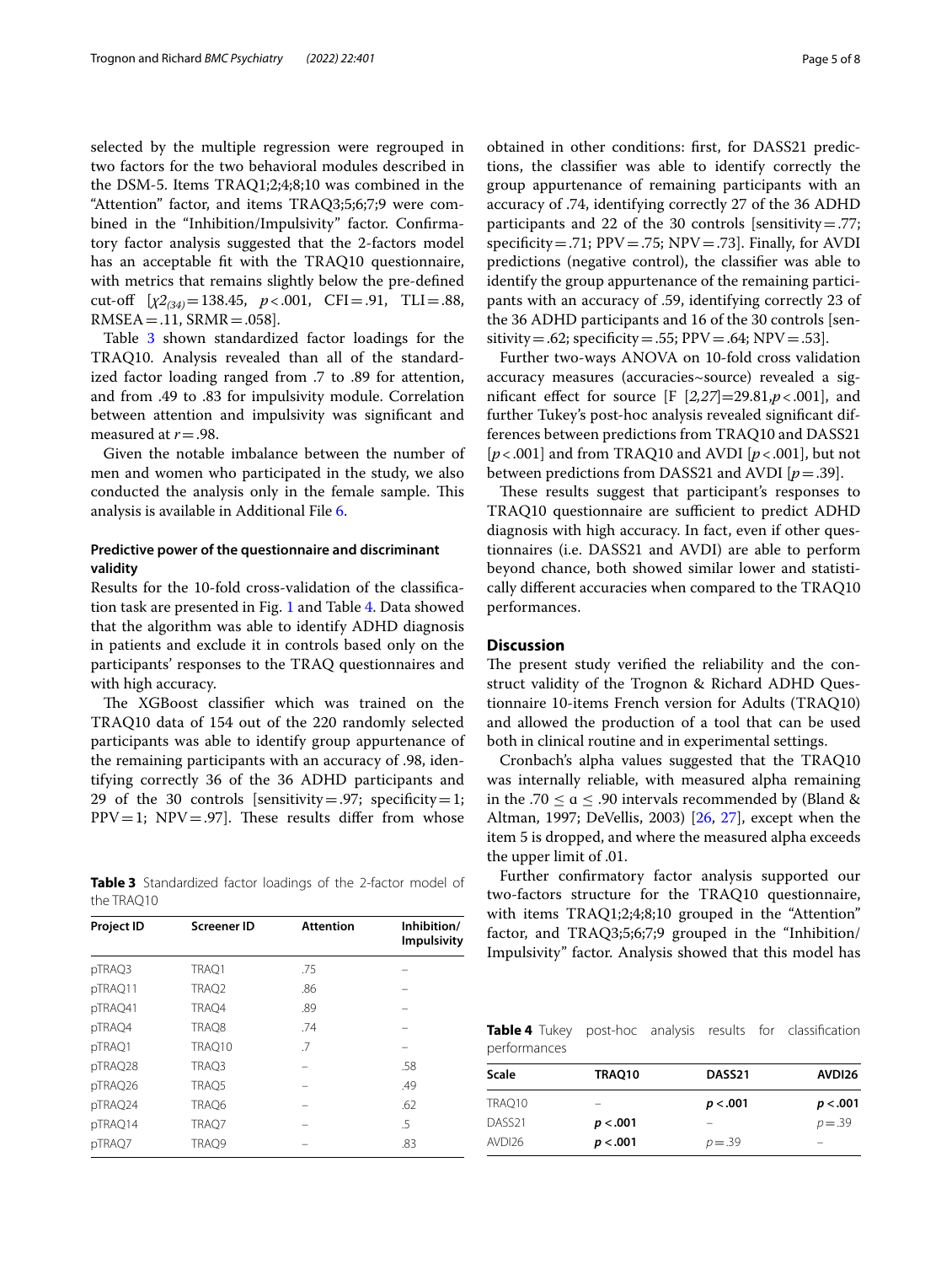

<span id="page-5-0"></span>an acceptable ft according to the standards defned by (Hu & Bentler, 1999) [\[32](#page-7-19)]. Furthermore, all items highly loaded on their attributed factors, and all factors correlated with the others. However, these factorial measures had to be replicated in neuropsychological studies and evaluated for their relatedness to cognitive impairments.

In our analysis, we used machine-learning procedures to analyze the pattern of participant's responses to the TRAQ10 questionnaire among ADHD and neurotypical population, and compared these results with two others scales to validate formally its predictive power. The XGBoost machine-learning classifier trained on the data of the TRAQ10 questionnaire performed with high accuracy and very few rates of false positive. This model showed better (and statistically diferent) performances from those based on the two others scales (i.e anxiety and democracy adhesion) scales, demonstrating its predicting power in order to label ADHD attribute in comparison with other scales which carry (i.e. DASS21) or not (i.e. AVDI) direct or indirect link with ADHD construct; thus outlining the manner in which this type of classifer could facilitate the professional's diagnostic process of ADHD, given its automated design, allowing it to be used during a consultation without the need to manually calculate results or use statistical tables, which is a signifcant gain of time, less susceptible to human error, and directly implementable. In addition, its automated design would pave the way for its use in a dynamic, mobile, fast, and fexible manner, particularly in the research ecosystems which could use this type of computational screener to automatically assign the clinical label according to a pretrained model, making it possible to carry out large-scale psychometric studies, without prior knowledge of the population to be sampled. However, future work on this classifer is still needed, in particular on its diferential performance when applied to datasets carrying several and/or confounding clinical conditions (such as bipolar disorder or Asperger's syndrome).

More generally, we believe that these computational screening strategies will have an important role to play in the current context of Evidence-Based Practices, especially in the context of treatment, which is one of the major themes discussed about ADHD in these felds of expertise  $[34]$  $[34]$ . Indeed, in the same way that computational techniques have been used to predict the optimal parameters of deep-brain stimulation and functional imaging [\[35](#page-7-22)], one could imagine predicting the possible benefts of diferent interventions (e.g. pharmacology VS psychotherapy VS combined), based on the patient's response pattern, under the assumption that the patient's response pattern should be conditioned by his or her cognitive state. Similarly, one could imagine combined uses of diferent tools trained on diferent clinical conditions to calculate the probabilities of one or several given clinical conditions taken simultaneously.

Nevertheless, the present study suffers from several limitations that reduce its generalizability. First, a strong age bias (statistically signifcant) was measured simultaneously with a weak socio-cultural level bias (statistically signifcant) which may have biased the training of the algorithms. We were also unable to obtain the same number of individuals for each sex, despite having obtained the same number of individuals of each sex for each group, leading us to consider an established validity for women, while remaining partial for men. We did not measure ethnicity as well. Furthermore, we did not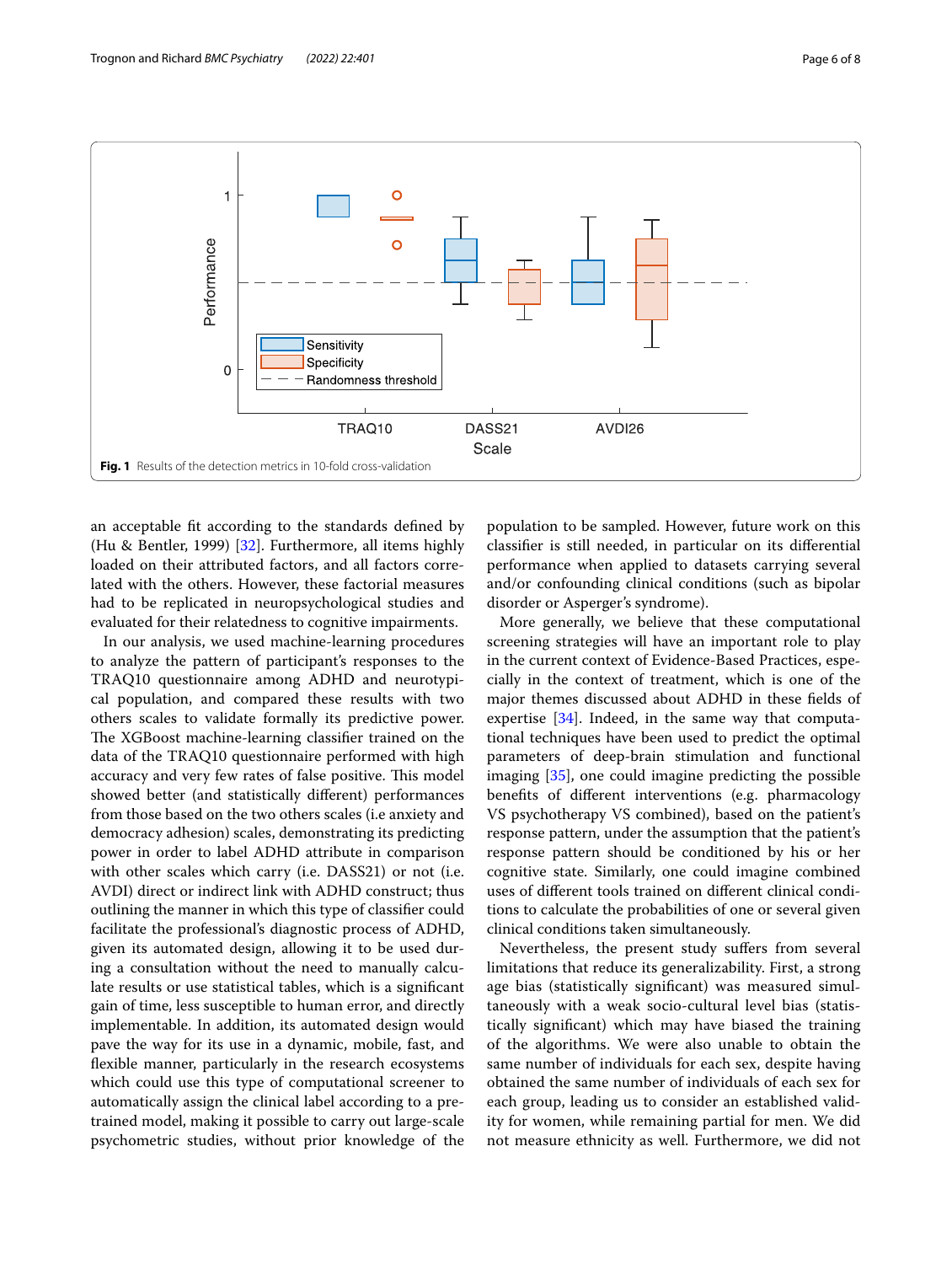perform a positive control or convergent validity experiment by measuring the performance of tools already available in French or English that could have been translated and we were not able to check for corrupted data, given the computerized aspect of the administration of the questionnaires, thus not allowing us to check for the presence of artifactual or erroneous data. Finally, we did not cross-reference the typical symptoms mentioned by the DSM-5 with other classifcations, such as those proposed by Barkley or Fedele and their respective collaborators [\[14](#page-7-2), [36\]](#page-7-23), and could have helped to outline ADHD symptoms not covered by the DSM-5 (or being particularly appropriate in the context of adult ADHD, in contrast to the presentation that this condition may have during childhood).

# **Conclusion**

We concluded from these analyses that the TRAQ10 can be used to attribute ADHD attribute in a French survey sample. From a clinical point of view, we believe that this scale could be used during a frst consultation or at the end of the consultation to support the health professional's clinical expertise and serve as a decision aid in deciding whether to pursue a multidisciplinary diagnostic process. In contrast, from an experimental point of view, we believe that this tool could be used to automatically label the attribute ADHD in a given sample, and thus allow to perform psychometric without a priori knowledge of the sampled population, but whose generalizability will be limited by the biases present in the study sample.

#### **Supplementary Information**

The online version contains supplementary material available at [https://doi.](https://doi.org/10.1186/s12888-022-04048-1) [org/10.1186/s12888-022-04048-1](https://doi.org/10.1186/s12888-022-04048-1).

<span id="page-6-14"></span><span id="page-6-13"></span><span id="page-6-12"></span><span id="page-6-11"></span><span id="page-6-10"></span>

| Additional file 1.        |  |  |
|---------------------------|--|--|
| <b>Additional file 2.</b> |  |  |
| <b>Additional file 3.</b> |  |  |
| <b>Additional file 4.</b> |  |  |
| <b>Additional file 5.</b> |  |  |
| Additional file 6.        |  |  |
|                           |  |  |

## <span id="page-6-15"></span>**Acknowledgements**

Not applicable.

#### **Authors' contributions**

AT and MR designed the scale. MR collected the data, and AT performed all analysis. The author(s) read and approved the fnal manuscript.

#### **Funding**

Not applicable.

#### **Availability of data and materials**

The dataset used during the study is available in (Supplementary File [1\)](#page-6-10).

#### **Declarations**

#### **Ethics approval and consent to participate**

Informed consent was obtained online before the completion of the survey using four questions in the questionnaire.

I am voluntarily participating in this research

I can stop my participation at any time without having to give explanations All information I provide will be kept confdential and my identity will never be disclosed.

I authorize the conservation and use of this confdential data for scientifc research in psychology.

The study did not collect any identifable data (no name, date of birth, location, or IP address), and only collected the time stamp of the pass (format: DD/ MM/YY H:M:S). All participants received detailed information regarding the purpose of the study and provided online informed consent to participate in the study. The survey was anonymous to ensure the confdentiality and reliability of the data. All procedures were conducted in accordance with the principles of the Declaration of Helsinki and the study protocol was approved by the Institutional Review Board Commission Nationale de l'Informatique et des Libertés (CNIL - registration 2224719v0).

#### **Consent for publication**

Not applicable.

#### **Competing interests**

Not applicable.

#### **Author details**

<sup>1</sup> Clinicog, 185 rue Gabriel Mouilleron, Nancy, France. <sup>2</sup> Lorraine University, 23 Boulevard Albert Ier, Nancy, France.

Received: 28 January 2022 Accepted: 7 June 2022 Published online: 15 June 2022

#### **References**

- <span id="page-6-0"></span>Scassellati C, Bonvicini C, Faraone SV, Gennarelli M. Biomarkers and attention-defcit/hyperactivity disorder: a systematic review and metaanalyses. J Am Acad Child Adolesc Psychiatry. 2012;51:1003–1019.e20.
- <span id="page-6-1"></span>2. Biederman J, Faraone SV. Attention-defcit hyperactivity disorder. Lancet. 2005;366:237–48.
- 3. Faraone SV, et al. Attention-deficit/hyperactivity disorder in adults: an overview. Biol Psychiatry. 2000;48:9–20.
- <span id="page-6-2"></span>4. Kooij SJ, et al. European consensus statement on diagnosis and treatment of adult ADHD: the European network adult ADHD. BMC Psychiatry. 2010;10:67.
- <span id="page-6-3"></span>5. Faraone SV, et al. Attention-defcit/hyperactivity disorder. Nat Rev Dis Prim. 2015;1:1–23.
- <span id="page-6-4"></span>6. Express Scripts. The Express Scripts 2014. Turning Attention to ADHD. [https://ldh.la.gov/assets/ADHD/ADHD\\_March2014\\_ExpressScripts.pdf](https://ldh.la.gov/assets/ADHD/ADHD_March2014_ExpressScripts.pdf). Accessed June 2022.
- <span id="page-6-5"></span>7. American Psychiatric Association. Diagnostic and statistical manual of mental disorders (5th ed.). 2013. [https://doi.org/10.1176/appi.books.](https://doi.org/10.1176/appi.books.9780890425596) [9780890425596](https://doi.org/10.1176/appi.books.9780890425596).
- <span id="page-6-6"></span>8. Brus MJ, Solanto MV, Goldberg JF. Adult ADHD vs. bipolar disorder in the DSM-5 era: a challenging diferentiation for clinicians. J Psychiatr Pract. 2014;20:428–37.
- <span id="page-6-7"></span>9. Young JL, Goodman DW. Adult attention-defcit/hyperactivity disorder diagnosis, management, and treatment in the DSM-5 era. Prim Care Companion CNS Disord. 2016;18:26599.
- <span id="page-6-8"></span>10. Foreman DM, Foreman D, Prendergast M, Minty B. Is clinic prevalence of ICD-10 hyperkinesis underestimated? Impact of increasing awareness by a questionnaire screen in an UK clinic. Eur Child Adolesc Psychiatry. 2001;10:130–4.
- <span id="page-6-9"></span>11. Dalsgaard S, Leckman JF, Mortensen PB, Nielsen HS, Simonsen M. Efect of drugs on the risk of injuries in children with attention defcit hyperactivity disorder: a prospective cohort study. Lancet Psychiatry. 2015;2:702–9.